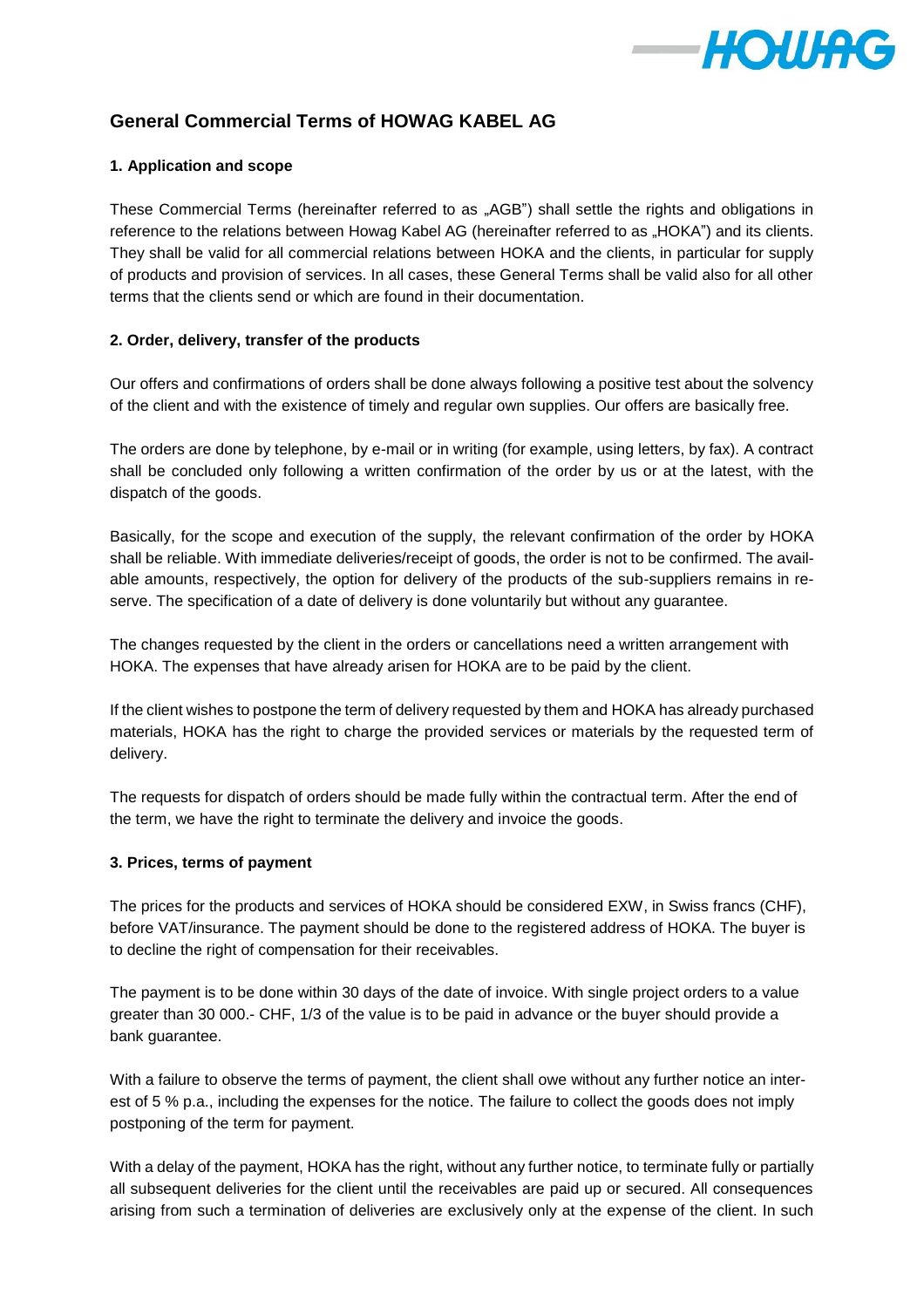

case, HOKA may require in the future an advance payment and the contractual terms for payment become invalid.

The minimal amount of the order shall be 100.- CHF/EUR.

# **4. Terms of delivery**

We aim to respond to the requirements of the clients related to terms as much as possible; but the specified terms of delivery shall not be binding. Therefore, withdrawal from the contract, delay of the payments or claims for compensations from the recipient due to delay of the deliveries are not acceptable. The client's claims shall not arise in case the ordered goods cannot be supplied at all as a result of circumstances beyond the control of the supplier. HOKA shall not be responsible for any other resulting damages, either.

# **5. Retention of the title**

The goods supplied by HOKA shall remain owned by the company until their full payment. The client shall give us the right for a possible retention of title.

# **6. Products supplied by third parties or on client's initiative**

We refuse to be responsible for products supplied by third parties or on client's initiative.

# **7. Drawings and documentation**

We retain the only title and copyright in reference to all drawings, designs, know-how and preliminary calculations of expenses. The specified documentation is checked personally by the client and should not be available for third parties or copied without the written consent from us. Where our offer does not result in placing an order, the documentation should be returned back upon first request.

#### **8. Admissible deviations**

The following sequences shall be applied for admissible deviations:

- 1. Client's drawing
- 2. IPC/WHMA-A-620 (For spiral cabels, the general tolerances shall be valid according to webpage.)

In the field of trade in cables, deviations in the supplies of plus or minus 10 % of the contractual amounts shall be considered acceptable. The client is invoiced the actually supplied amount and they are obliged to accept it. The same principles shall be valid for a deviation of plus or minus regarding length.

#### **9. Guarantee, responsibility, warranty and returning of goods**

For defects in the supplies, including lack of guaranteed characteristics pursuant to item 8 above, with the exclusion of the admissible deviations, there is responsibility only insofar as the defective details are repaired or replaced. This is valid only in the cases where the client complaint has been submitted within two weeks after the dispatch of the supplies of the goods. Any further responsibility of HOKA, respectively any claims by the client for guarantee, in particular any claims for replacement of indirect or directly